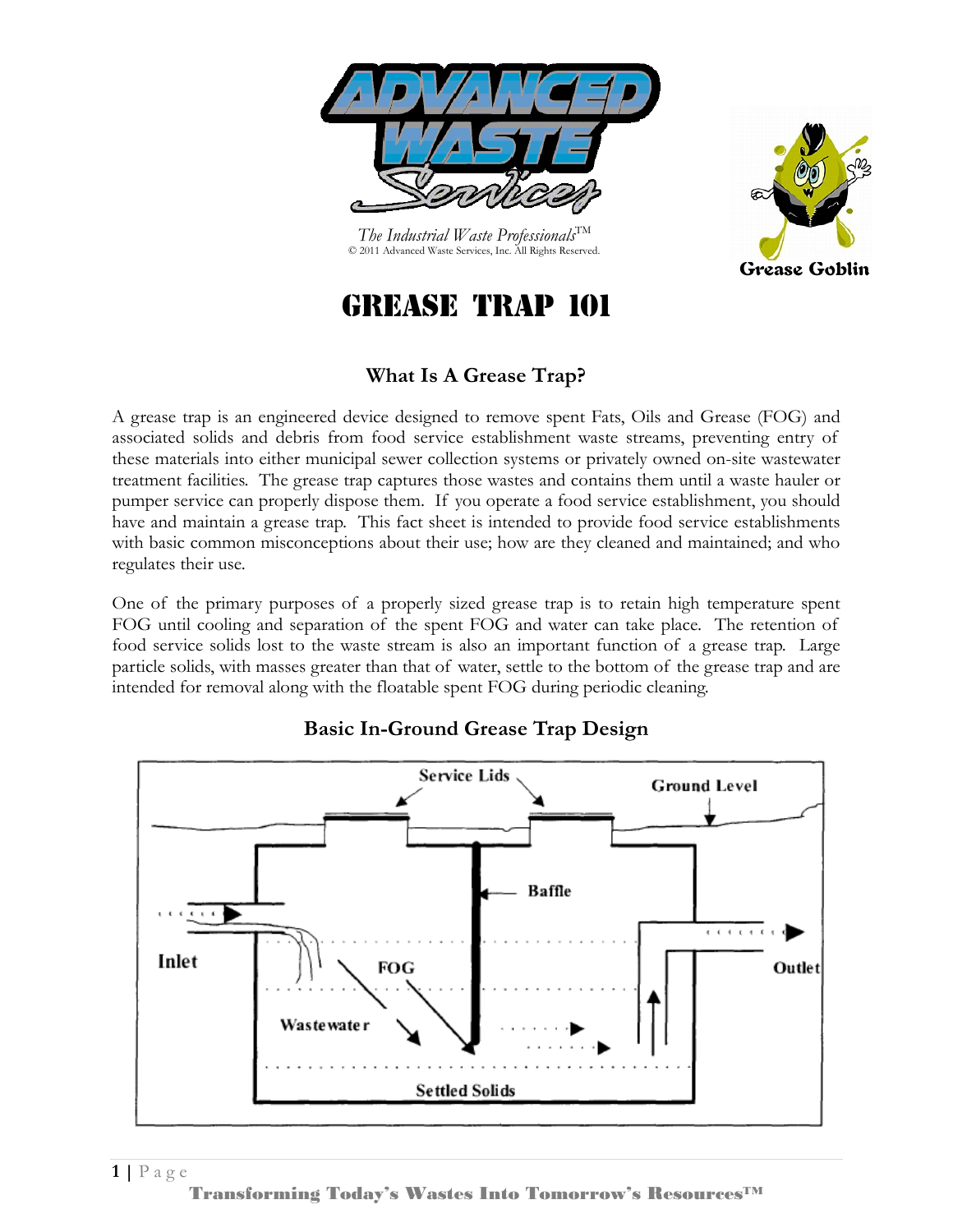#### **Types of Grease Traps**

#### *1) In-Kitchen Passive Interceptors*

These units collect grease as it rises to the top of a small baffled tank when wastewater generated in the facility flows through the unit. The collected grease from these types of traps must be removed manually. Because of their relative small size (typically 20-25 gallons), these traps must be cleaned on a short periodic interval (usually ranging from daily to once a week), depending on the load at each particular food service establishment. **If these small units are not cleaned accordingly, they quickly become full of grease and allow spent FOG to enter directly into the waste stream.** However, if maintained properly, In-Kitchen Passive Interceptors can remove spent FOG and associated solids at a rate of 95%.

#### *2) In-Ground Grease Traps*

A pre-case concrete grease trap operates on the same principle as the in-kitchen type, only on a larger scale. The most common sizes of in-ground grease traps are in the range of 750 to 2,000 gallons. These larger traps are capable of handling much larger volumes of spent FOG and related material than in-kitchen types. **Food service establishments using these larger grease traps must have grease-plumbing companies like AWS clean the traps periodically.** Installing a grease trap of this type while a new food service establishment is under construction will have an average cost of \$2,500 to \$4,000.

**For any grease trap to be effective, the units must be properly sized, constructed, installed and maintained in a location to provide an adequate retention time for settling and accumulation of the FOG.** Also, food service operations must ensure that all grease-bearing drains at their facility discharge to the grease trap. Drain locations may include mop sinks, woks, wash sinks, prep sinks, utility sinks, pulpers, dishwashers, pre-rinse sinks, can washes and floor drains in food preparation areas such as those near a fryer or tilt/steam kettle. No toilet wastes should be plumbed to the grease trap.

### **Common Grease Trap Misconceptions**

**Misconception #1: Grease traps are wastewater treatment devices.** Food service establishments unknowingly think of grease traps in the same light as wastewater septic tanks, viewing them as treatment systems that only have to be maintained and serviced when a problem occurs. "I've been here for eleven years now," said one restaurant owner. "I've never even looked in the thing (grease trap), never had a problem with it, it's always worked great." This misconception not only leads to the discharge of brown grease into waste streams, but in some cases, food service operations with no outlet for yellow grease simply pour it down kitchen drains with hot water, thinking the grease trap will 'treat' the spent FOG. Grease traps are simple primary separation devices that are designed to retain spent FOG and solids long enough for them to be manually or automatically removed. Grease traps are not systems that treat wastewater.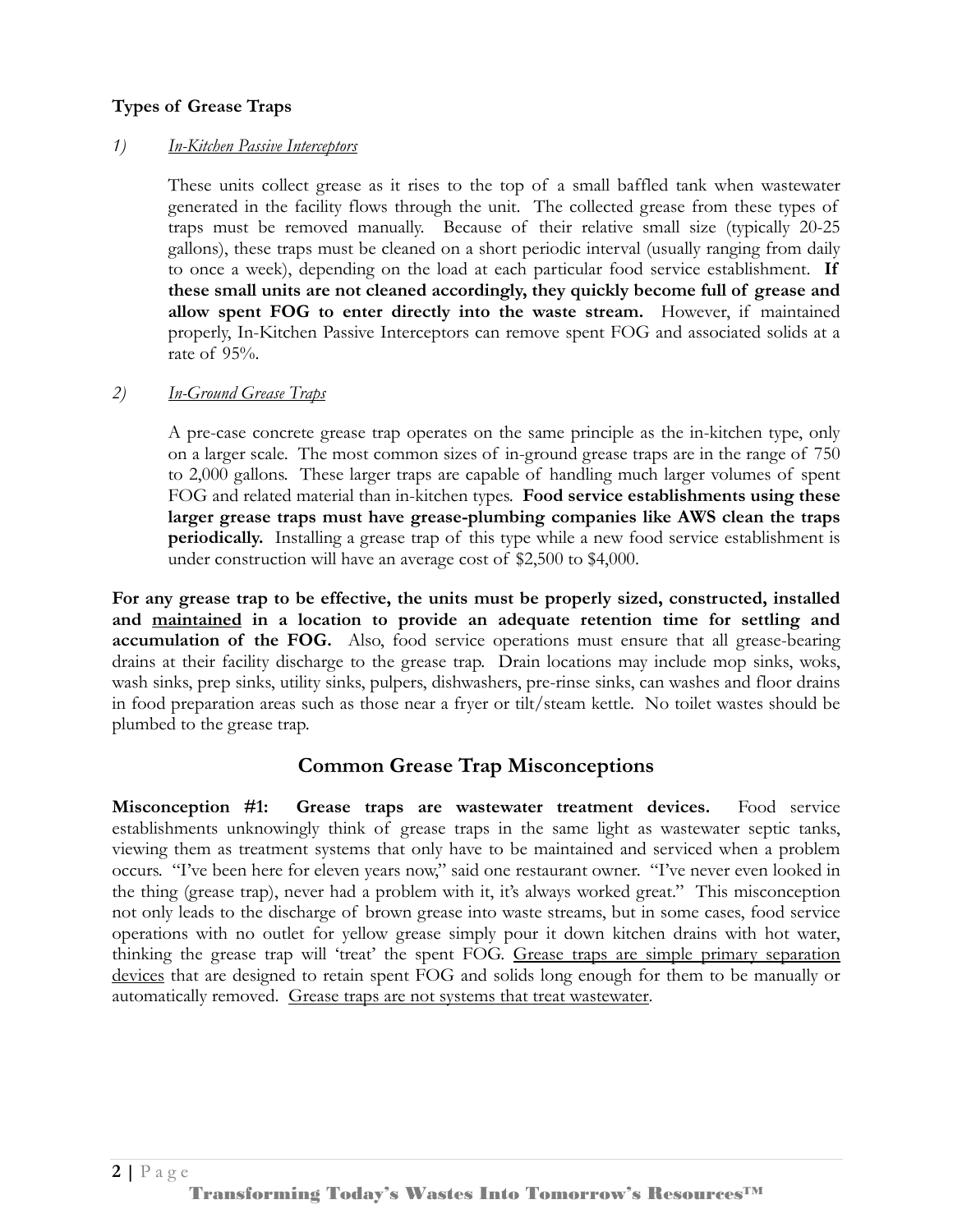**Misconception #2: Kitchen floor drains are the largest source of brown grease in a food service establishment**. Contrary to popular perception, food service kitchen floor drains receive relatively little waste, which is usually limited to periodic cleaning and wash down and has minimal impact on grease intercepting equipment. **Most spent FOB released to the waste stream in food service kitchens is generated from equipment associated with dishwashing.** Multicompartment pot washing sinks, pre-rinse stations and automatic commercial dishwashers generate more spent FOG destined for brown grease than any other source. On-site testing in food service kitchens has shown that nearly 90% of spent FOG is lost in these dishwashing areas.

### **Cleaning & Maintaining Grease Traps**

A grease trap should be checked and maintained to ensure it is working properly. Backups, odors and drainage problems are signs that the grease trap is not functioning as it should.

By far, the greatest factors affecting the amount of spent FOG released to the waste stream in any food service establishment are the cleaning and maintenance techniques of the kitchen staff. The care taken by staff to dry scrape leftover food and spent FOG from cooking utensils, food preparation equipment and dishes prior to using water is key to reducing the loading of grease traps. Also, the disposing of wastes such as leftover milk and other beverages can have a major effect on the waste stream.

Best Practices regarding cleaning and maintaining grease traps include:

- $\triangleright$  Dry Cleanup don't use the hose as a broom!
- $\triangleright$  Prevent spills this reduces waste and the need for cleanup.
- $\triangleright$  Train all staff on the location, purpose and function and proper maintenance of grease trap and interceptors on a frequent basis.
- Assure that maintenance is conducted on a regular schedule and is written into policies and procedures for facility.
- The most important management procedure for grease traps is that a **company representative be present during any cleaning, pumping or skimming** performed by a contractor. This safeguard permits management to respond appropriately to any questions about the services performed.
- **Pump out schedules** should be properly established and strictly followed. It is important that these pump outs are complete; i.e., the grease caps removed, the sides scraped or hosed down and the trap refilled with water. The contractor should indicate whether the trap is refilled with clean water or water from the trap.
- **Never "hot flush"** (continuously run hot water) the grease trap as the heated, liquefied grease will be flushed down the sewer. While hot flushing may divert the need for pumping, the facility is liable for any costs associated with clogs caused by the flushing.\